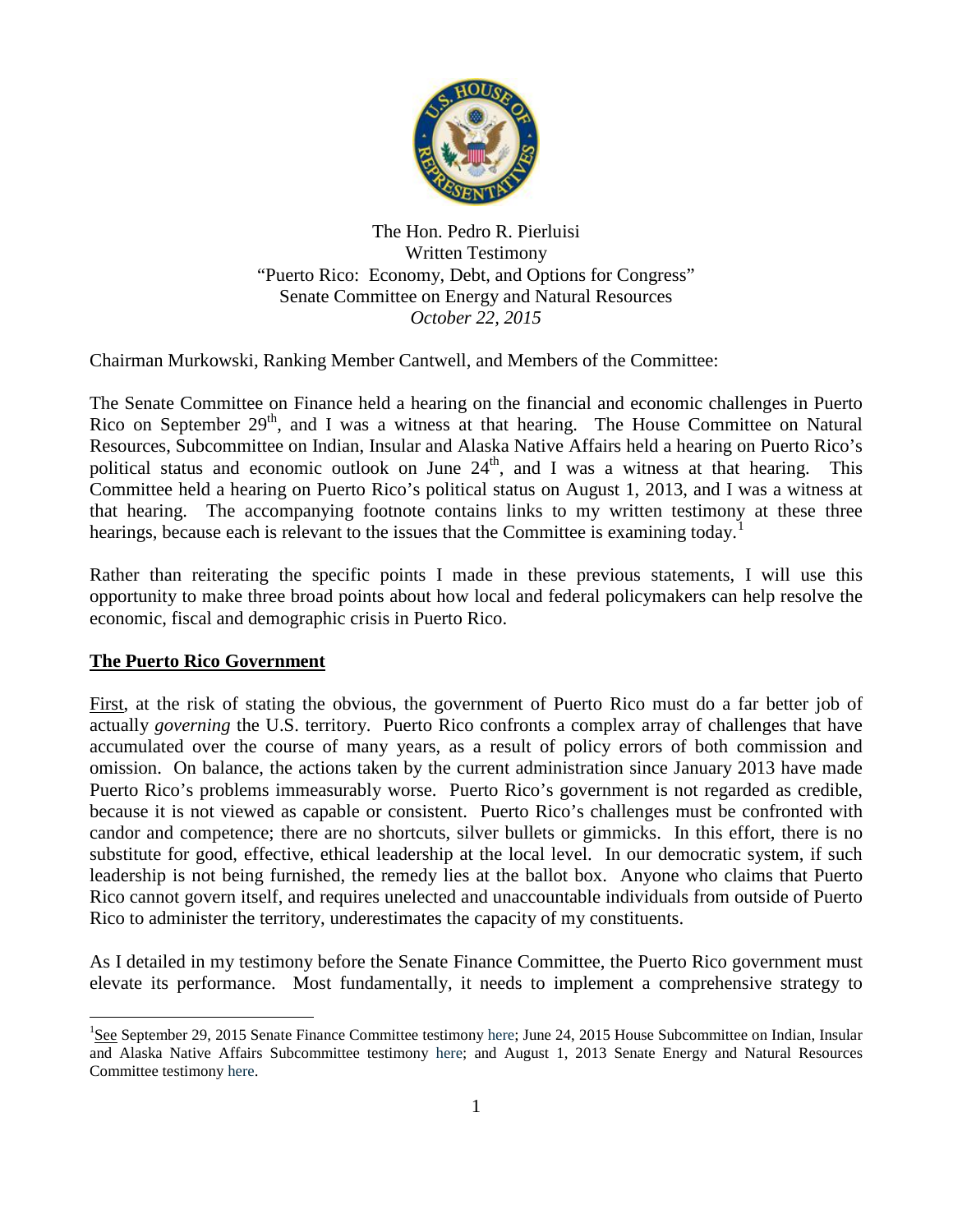generate economic growth in the private sector by attracting job-creating investment from external and internal sources. To execute this strategy, the government must become more competitive in a range of areas, such as reducing bureaucracy, streamlining the permitting process, lowering the cost of electricity, improving infrastructure, and making the local tax code more simple and more fair. If my constituents cannot find decent employment that pays them a living wage, they will continue to relocate to the states in massive numbers, making it virtually impossible to achieve economic growth. (Since 2004, over 300,000 island residents have exercised their right as American citizens and moved to the U.S. mainland. Puerto Rico's population has declined by 9 percent, from 3.8 million to 3.5 million, in this time period.)

Additionally, in order to regain the trust of the Puerto Rico public and the investment community, the government must manage its public finances in a smart, disciplined and transparent way. The current administration has failed this test, and it is no excuse for local political leaders to insist that prior administrations failed it too. As I will explain in the following section, I believe there is an important oversight role that the federal government—namely, the Comptroller General of the United States, the chief executive officer of the Government Accountability Office (GAO), the investigative arm of Congress—can fulfill in this respect.<sup>[2](#page-1-0)</sup>

Finally, Puerto Rico has a sizeable and complicated debt burden—\$72 billion spread across approximately 18 distinct bond-issuing public entities. However, if the Puerto Rico government takes serious steps to cut unnecessary spending, implement a fair tax system and collect the taxes it is owed, and execute a strategy focused on economic growth, the debt situation can be made far more manageable. It is also important to emphasize that the solvency of each bond issuer and the strength of the legal protections governing each class of bonds are different. The current administration's strategy is essentially to treat the territory's debt as if it were a single monolithic sum, which I believe is illadvised. Puerto Rico is a United States jurisdiction and, in the U.S., the facts and the law *matter*. Each credit should be considered on a case-by-case basis in light of its particular financial and legal attributes. In general, the current administration—steered by outside advisors to whom the administration has yielded far too much power—has used confrontational tactics that have created adversaries out of many creditors who should be allies of the government or, at least, should be more inclined to find common ground with the government. The current administration should interact in a more constructive manner with the institutions and individuals, hundreds of thousands of whom live and work in Puerto Rico, that have loaned the government money. Picking fights that you are unlikely to win, whether in a court of law or in the court of public opinion, is not a wise or winning strategy.

This Congress is right to expect more from the government of Puerto Rico. More importantly, the people of Puerto Rico deserve—and they should demand—far better from their elected leaders.

## **The Federal Government**

Second, while I am the first to offer constructive criticism of the Puerto Rico government, I will not silently accept such criticism from Members of Congress of either party unless that criticism is accompanied by a forthright acknowledgment that the federal government has shared responsibility for

<span id="page-1-0"></span> $2$  The Comptroller General is appointed by the President with the advice and consent of the Senate to a 15-year term. In the event of a vacancy, Congress establishes a bipartisan, bicameral commission to recommend individuals to the President.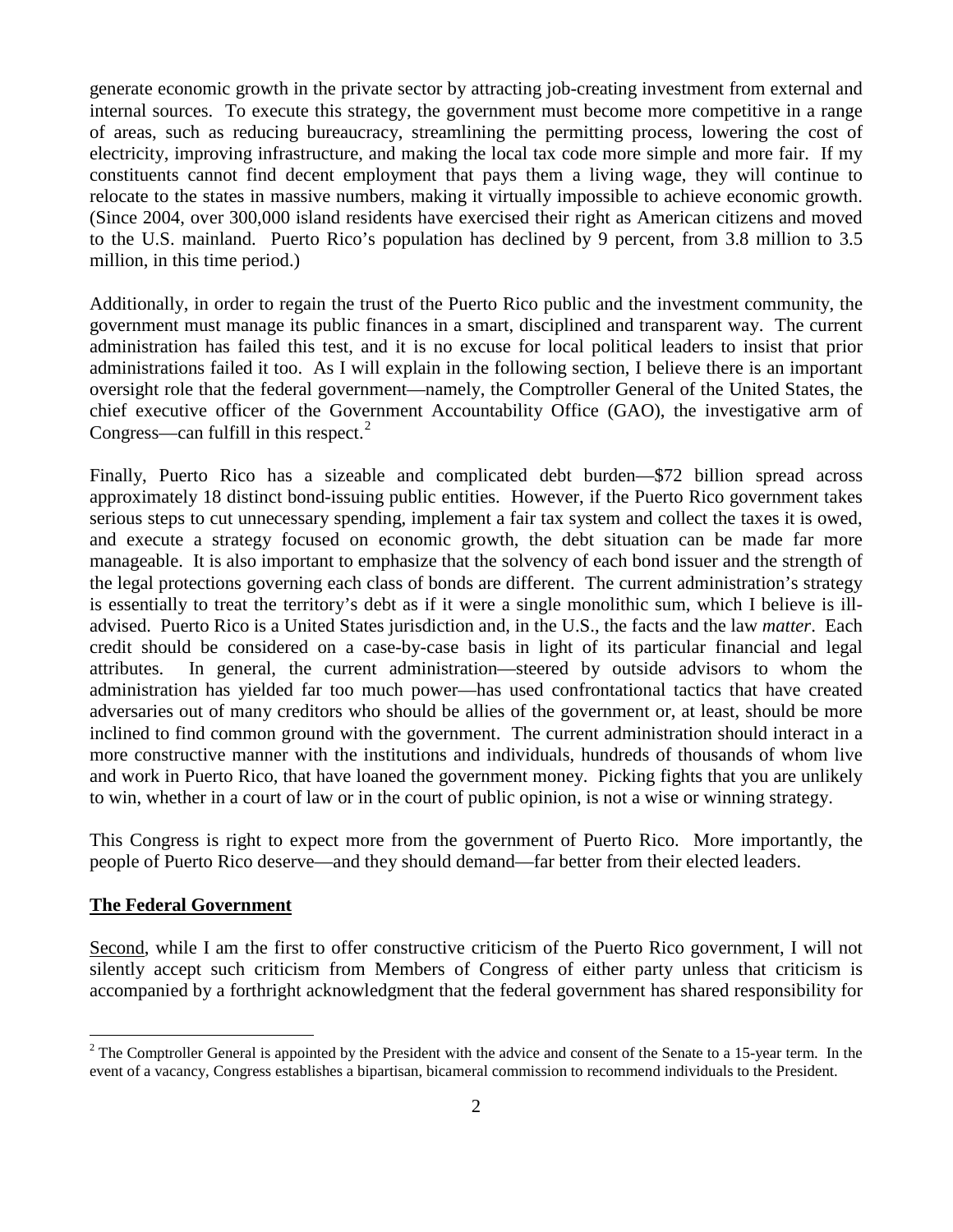this crisis. Instead of piously lecturing Puerto Rico about its shortcomings, Congress and the administration ought to correct the errors in their own policy towards the territory. Action in San Juan without corresponding action in Washington, D.C. will be insufficient, just as action in Washington, D.C. without accompanying action in San Juan will be inadequate. This is an American problem, not just a Puerto Rico problem, and it requires an American solution.

Because Puerto Rico is a territory, the federal government has a license to treat the island worse than the states under federal programs. Congress does not have to use this license, but it does so with dismaying frequency. Puerto Rico is treated in discriminatory fashion, or excluded entirely from, programs like Medicaid, Medicare, the federally-subsidized health insurance exchanges established by the *Affordable Care Act*, Chapter 9 of the federal bankruptcy code, the earned income tax credit, the child tax credit, Supplemental Security Income (SSI), Temporary Assistance for Needy Families (TANF), the Supplemental Nutrition Assistance Program (SNAP), and the Low Income Home Energy Assistance Program (LIHEAP). When it comes to programs within this Committee's jurisdiction, Puerto Rico is treated unfairly under the Land and Water Conservation Fund (LWCF), through which the federal government provides grants to states and territories to safeguard natural areas, preserve the habitat of endangered species, and provide outdoor recreational opportunities.

I have introduced bills to eliminate or mitigate these various disparities, the cumulative impact of which has been devastating for Puerto Rico. I also recently filed legislation—H.R. 3725—that would authorize the U.S. Department of the Treasury to guarantee repayment of principal and interest on future bonds issued by government entities in Puerto Rico, but only if the Treasury Department first makes a determination that the government of Puerto Rico has demonstrated meaningful improvement in managing its public finances. The legislation is modeled on a 1975 federal law that authorized the Treasury Department to make short-term loans to New York City, which was unable to obtain loans from its customary sources. Because the Puerto Rico government has lost the trust of investors, the government is effectively locked out of the capital markets. My bill would ensure that the government has the liquid assets—cash—necessary to meet its short-term obligations, like providing essential services, paying workers and repaying loans.

I urge Congress, acting on a bipartisan basis, to swiftly enact a legislative package that includes a number of the bills I have introduced to provide more equitable treatment for Puerto Rico under federal spending and tax credit programs. Congressional action is essential, and absolutely justified. According to the U.S. Census Bureau's Consolidated Federal Funds Report, which was last published in Fiscal Year 2010, federal spending on both direct payments to individuals and grants is far higher in the 50 states than in Puerto Rico as a result of the territory's disparate treatment under federal programs. In the case of direct payments, federal spending per capita is \$5,569 in the states, versus \$3,465 in Puerto Rico. In the case of grants, federal spending per capita is \$2,187 in the states, versus \$1,695 in Puerto Rico.<sup>[3](#page-2-0)</sup> Naturally, the gap is even wider when you compare federal spending per capita in the poorer states to federal spending per capita in Puerto Rico.

Parenthetically, I have heard it suggested—including by a witness at the September  $29<sup>th</sup>$  Senate Finance Committee hearing—that residents of Puerto Rico do not pay federal taxes and therefore

<span id="page-2-0"></span><sup>&</sup>lt;sup>3</sup> These statistics are contained in Food and Nutrition Service, U.S. Department of Agriculture, "Examination of Cash Nutrition Assistance," at page 6 (August 17, 2015), available at [http://www.fns.usda.gov/examination-cash-nutrition](http://www.fns.usda.gov/examination-cash-nutrition-assistance-program-benefits-puerto-rico)[assistance-program-benefits-puerto-rico.](http://www.fns.usda.gov/examination-cash-nutrition-assistance-program-benefits-puerto-rico)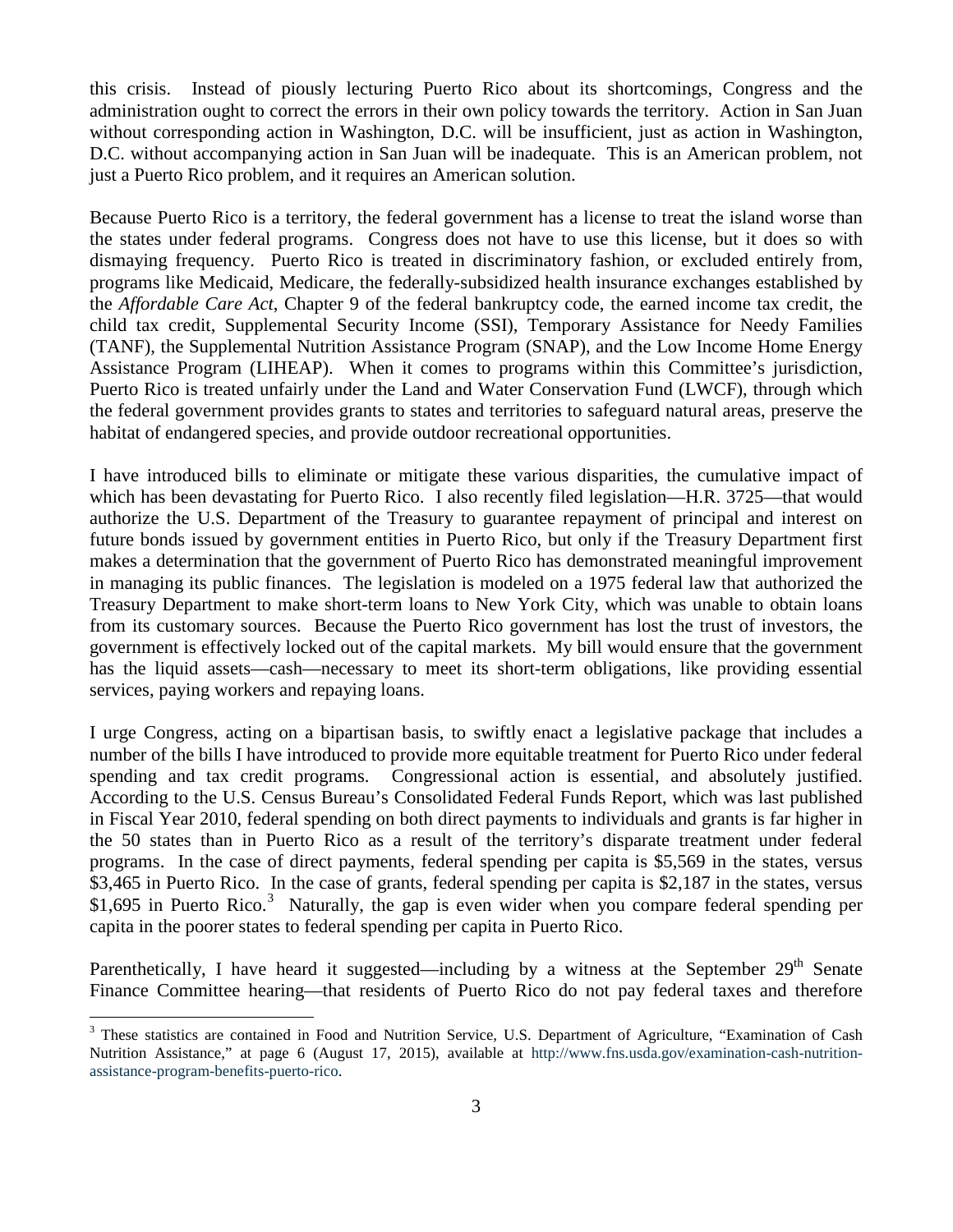should receive less federal support than their counterparts in the states. This argument deserves careful scrutiny because the truth is more complex. Congress—acting on its own volition—has chosen to exempt most residents of Puerto Rico from paying federal taxes on income they earn in the territory. Nevertheless, in Fiscal Year 2014, the U.S. Internal Revenue Service collected nearly \$3.6 billion in federal taxes from individuals and businesses in Puerto Rico, which is nearly as much as the IRS collected from several states.<sup>[4](#page-3-0)</sup> Residents of Puerto Rico are required to pay federal taxes on any income that they earn in the states or in foreign countries, and employers and employees in the territory are responsible for all federal payroll taxes. Notably, nearly half of all individuals living in the states do not owe federal income taxes, and yet are treated equally under all federal programs. Finally, the reality is that federal law—through the application of refundable tax credits like the earned income tax credit and the child tax credit—provides a substantial benefit to working-class families in the states that it denies to working-class families in Puerto Rico. To illustrate, consider a married couple with two children living in a state that earns \$25,000 a year, and then consider an identical family living in Puerto Rico. Both families owe the same federal payroll taxes. But the stateside family would receive over \$6,000 in federal tax credits, for an income of over \$30,000 after all federal taxes and credits. The Puerto Rico family, because it is ineligible for these credits, takes home less than \$24,000.<sup>[5](#page-3-1)</sup> This is a useful example to bear in mind when the supposed "tax advantages" of living in Puerto Rico are cited as a justification for treating residents of the territory unequally under federal programs.

With respect to a potential legislative package, I recognize that there may be a desire on the part of certain Members of Congress of good faith to couple language that provides for better treatment of the territory under specific federal programs with language that provides for some degree of federal oversight of the Puerto Rico government's financial management practices. Although I do not believe equality for U.S. citizens should be conditioned in such a manner, I am open to this concept. However, as noted above, I would oppose any legislative provision that removes authority over taxing and spending decisions from Puerto Rico's elected leaders and places this authority in the hands of individuals who are not accountable to voters in the territory. Such a step would be perfectly legal, but profoundly unwise. Congress treats Puerto Rico poorly, and this is the principal reason why Puerto Rico's economic and fiscal performance has been consistently poor. The logical solution is also the moral solution: Congress should treat Puerto Rico equitably. If Puerto Rico receives fair treatment from the federal government and has more capable local leadership, I am confident we can overcome our challenges. My constituents already endure the indignity of not being able to vote for their president and commander-in-chief, U.S. senators, or voting members of the U.S. House. Further eroding democracy in the territory cannot be the answer.

With respect to federal *oversight* (which I regard as potentially appropriate), as distinct from federal *control* (which I regard as inappropriate), let me make two points. First, on July 11, 2013, I testified at a hearing held by this Committee regarding S. 1237, the *Omnibus Territories Act*. One provision in that bill as introduced—Section 8—would have required the U.S. Comptroller General to evaluate the annual estimates of revenues and expenditures of the five territory governments, including the

<span id="page-3-0"></span><sup>&</sup>lt;sup>4</sup> See 2014 Internal Revenue Service Data Book, at page 12, available at [https://www.irs.gov/pub/irs-soi/14databk.pdf.](https://www.irs.gov/pub/irs-soi/14databk.pdf) In Fiscal Year 2010, the Internal Revenue Service collected more federal taxes from individuals and businesses in Puerto Rico than in Vermont. See 2010 Internal Revenue Service Data Book, at page 12, available at [https://www.irs.gov/pub/irs](https://www.irs.gov/pub/irs-soi/10databk.pdf)[soi/10databk.pdf.](https://www.irs.gov/pub/irs-soi/10databk.pdf)

<span id="page-3-1"></span> $<sup>5</sup>$  This example is based on the federal rules for Tax Year 2013.</sup>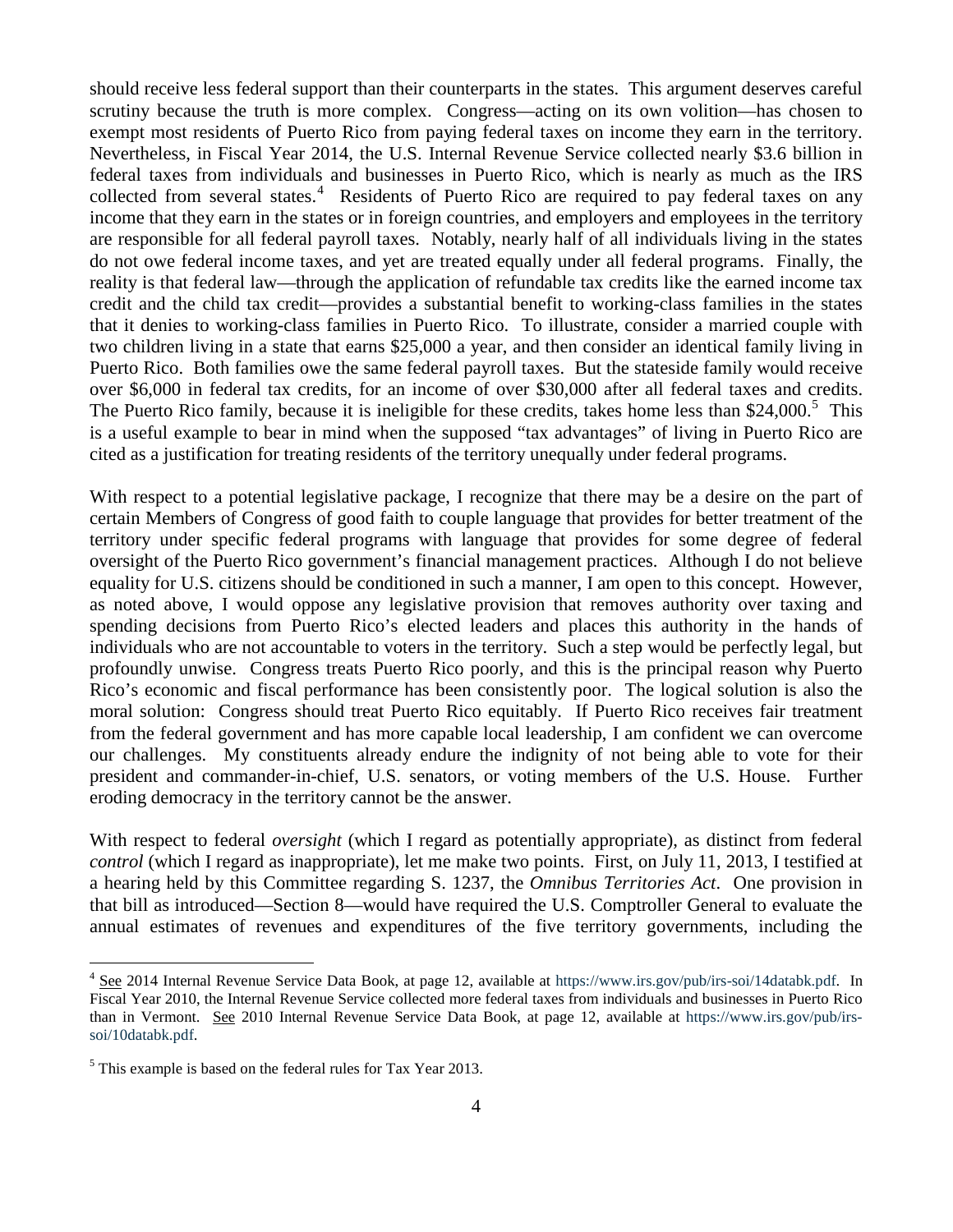government of Puerto Rico, and to make recommendations for improving the process by which those estimates are developed. I testified in strong support of this provision, noting that the Puerto Rico government had a history of overestimating the amount of revenue that would be collected and underestimating the amount of expenditures that would be made in the coming fiscal year. I pointed out that when a government makes inaccurate budget projections, it has a negative cascading effect resulting in larger-than-expected deficits, excess borrowing, loss of market confidence, credit downgrades, higher interest payments, and the diminished ability to meet pension obligations and make other important investments. I expressed the view that GAO assistance could help the government of Puerto Rico better manage its finances.<sup>[6](#page-4-0)</sup>

Following that hearing, however, representatives of the Governor of Puerto Rico contacted the Committee and urged it to remove Puerto Rico from Section 8, making the argument that this provision would interfere with "the government of Puerto Rico's fiscal autonomy." (To clarify, under the U.S. Constitution, Congress has nearly absolute power over the territory of Puerto Rico. Over time, Congress has delegated to Puerto Rico about the same authority over local matters that the states possess. What Congress has given, Congress can take away or modify as it sees fit.) When the Committee subsequently approved S. 1237, the bill contained a revised section that covered the four other territories, but not Puerto Rico.<sup>[7](#page-4-1)</sup> It is fine for this Committee to criticize the Puerto Rico government for its poor budgeting practices, just as Members of the Senate Finance Committee recently did. But a dose of humility is in order. This Committee, by acceding to the Governor's selfinterested desire to shield Puerto Rico's budget forecasting from GAO scrutiny, has contributed to the problem it now complains about. As part of any legislative package for Puerto Rico that Congress crafts, Congress could authorize the Comptroller General to evaluate the annual estimates of revenues and expenditures made by the Puerto Rico government and to make recommendations for how those estimates can be improved. If the Governor again opposes such a provision, his objections should be duly noted and ignored.

Second, I believe there is an additional role that the Comptroller General could fulfill in Puerto Rico, and a provision to this effect could be included in any forthcoming legislative package. Specifically, in 1973, Congress enacted a law—Section 715 of Title 31 of the U.S. Code—requiring the Comptroller General to audit "the accounts and operations" of the District of Columbia government on an annual basis. Although this provision is still technically on the books, it has effectively been superseded by subsequent federal statutes, and the GAO no longer conducts such audits as a matter of practice. Under the law, the GAO was required to submit each audit report to the Mayor of the District of Columbia, the Council of the District of Columbia, and Congress. The audit report could include any recommendations that the GAO considered appropriate. Within 90 days of receiving the audit report, the Mayor was required to inform the Council and Congress of the measures the District of Columbia government was taking to comply with the GAO's recommendations. The law provided that the District of Columbia government had to make all relevant financial and other records available to the GAO, and to provide the GAO with the facilities to conduct the audit.

<span id="page-4-0"></span> <sup>6</sup> See [http://www.energy.senate.gov/public/index.cfm/files/serve?File\\_id=672238c6-3204-49c0-82f9-d63614fc4ac4.pdf.](http://www.energy.senate.gov/public/index.cfm/files/serve?File_id=672238c6-3204-49c0-82f9-d63614fc4ac4)

<span id="page-4-1"></span> $7 S. 1237$  was reported by the Committee on Energy and Natural Resources on April 8, 2014 and approved by the full Senate on June 18, 2014. The Committee converted Section 8 to Section 5 at its markup session on December 19, 2013. As noted, at the Governor's request, the Committee amended this section to exclude Puerto Rico.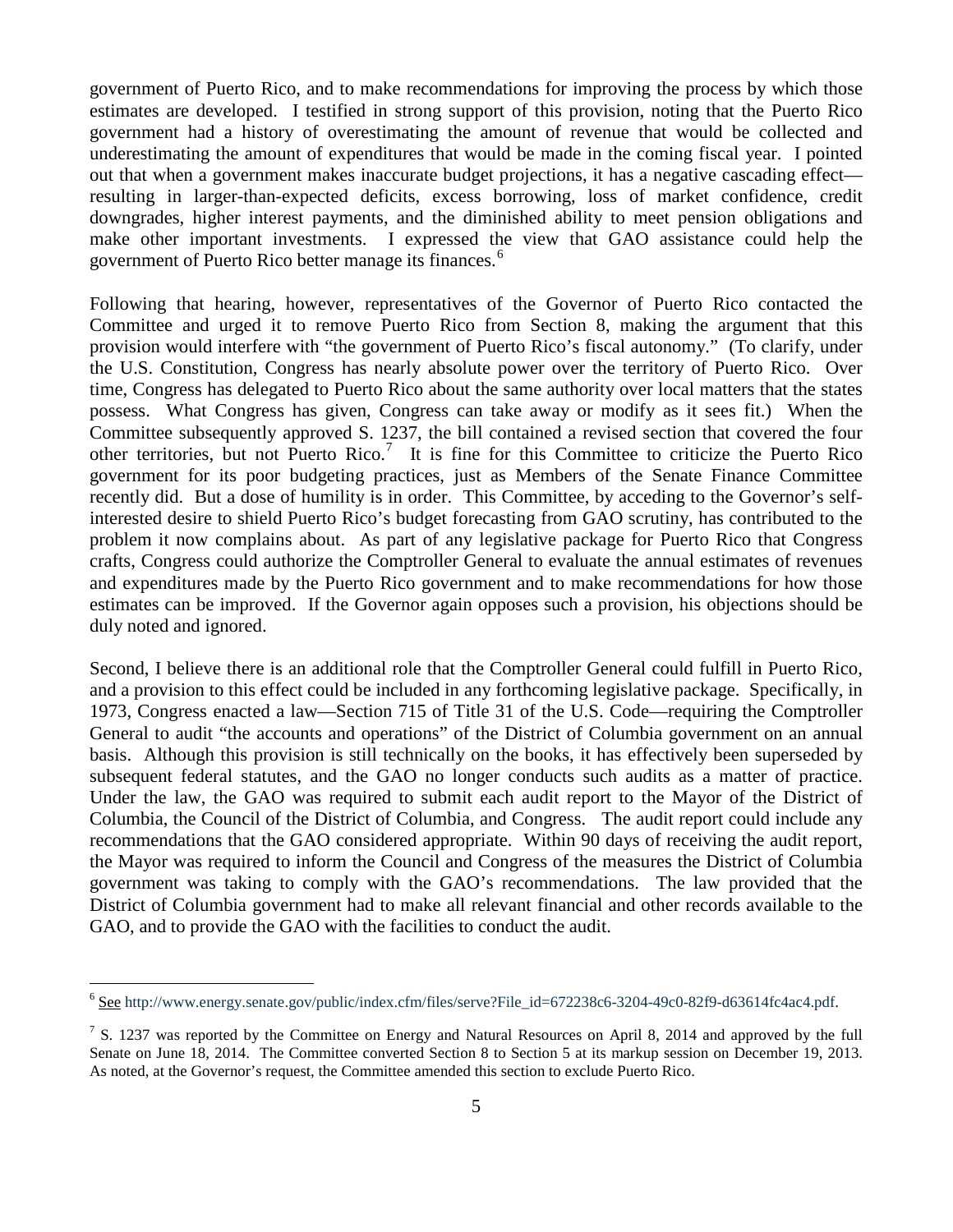Although the District of Columbia and Puerto Rico are different in important respects, I believe this statute could serve as a suitable template for the territory. A legitimate criticism leveled against the Puerto Rico government by the Puerto Rico public, the investment community and federal officials is that the government is unable or unwilling to produce timely, accurate, audited financial statements that depict the true financial condition of the territory government, including its public corporations. A federal law tasking the Comptroller General with audit responsibilities for Puerto Rico could serve a valuable purpose for all stakeholders and help the territory government rebuild its damaged credibility.

In summary, I am open to exploring different ways to fashion a legislative package that combines provisions to give Puerto Rico more equitable treatment under federal law with provisions to provide for enhanced oversight of the Puerto Rico government's financial management practices by the federal government. But I would oppose any provision that crosses the line from federal oversight to federal control.

## **Puerto Rico's Political Status**

Third, the American public and their elected representatives must come to terms with a fundamental fact, which is that the main cause of Puerto Rico's multi-faceted problems is its undemocratic and unequal political status. As then-Chairman Wyden and then-Ranking Member Murkowski both recognized during their opening statements at this Committee's August 1, 2013 hearing, a clear majority of voters in Puerto Rico rejected this status in a locally-sponsored referendum in November 2012.<sup>[8](#page-5-0)</sup> My constituents are now being governed under an arrangement to which they do not consent.

Notwithstanding the mass exodus of Puerto Rico residents to the states, I still represent 3.5 million American citizens—more than 12 of the 22 Senators that serve on this Committee and more than 42 of the 100 Senators that serve in this chamber. Not a single Senator would accept territory status for his or her constituents. So why should I accept territory status for *my* constituents? I do not accept it. To the contrary, I oppose it with every fiber of my being. Puerto Rico's status as a territory is not an abstract or theoretical problem. It is a moral, social and political wrong with crushing practical consequences for the men, women and children I represent.

There will always be some people and politicians who assert, despite overwhelming evidence to the contrary, that Puerto Rico's consistent underperformance relative to the 50 states over the course of many decades has nothing to do with the unequal treatment that Puerto Rico receives as a territory. There are even people and politicians who claim that Puerto Rico's status is an advantage rather than a disadvantage, though their voices have mostly gone silent in recent years. These people and politicians can always be counted on to find some reason why *now* is not the moment to address the issue of status. They are wrong on the merits, and they are on the wrong side of history. The time has come for my constituents to have equality in this union or to have independence outside of it. If Puerto Rico

<span id="page-5-0"></span><sup>&</sup>lt;sup>8</sup> See opening statement of Chairman Wyde[n here](http://www.energy.senate.gov/public/index.cfm/files/serve?File_id=788c483c-92ba-4879-b3e1-637d655b7fa9.pdf) ("[T]here is no disputing that a majority of the voters in Puerto Rico—54 percent—have clearly expressed their opposition to continuing the current territorial status."). See opening statement of Ranking Member Murkowski [here](http://www.energy.senate.gov/public/index.cfm/files/serve?File_id=7d398eaa-bdb0-492f-9b1c-e01b09dcb5ae.pdf) ("Now that the plebiscite has been held, it is clear to me that the majority of Puerto Ricans do not favor the current territorial status as evidenced by the first question on the ballot.")